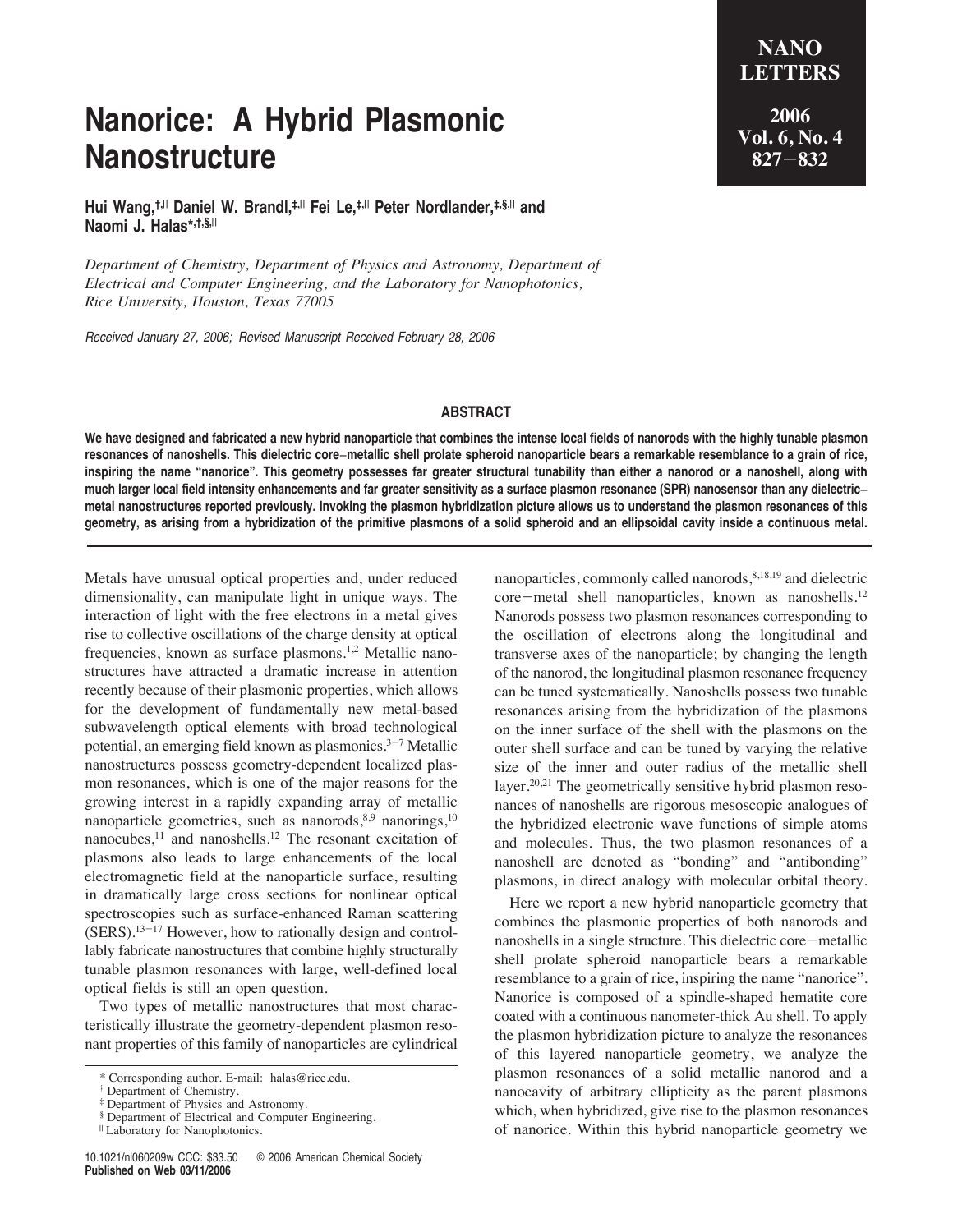

Figure 1. (A) Schematics of the fabrication of hematite-Au core-shell nanorice particles. SEM (left) and TEM (right) images of (B) hematite core (longitudinal diameter of 340  $\pm$  20 nm, and transverse diameter of 54  $\pm$  4 nm), (C) seed particles, (D) nanorice particles with thin shells (13.1  $\pm$  1.1 nm), and (E) nanorice particles with thick shells (27.5  $\pm$  1.7 nm).

also see that the plasmon tunability arising from varying the thickness of the shell layer is far more geometrically sensitive than that arising from varying the length of the nanostructure.

The fabrication of nanorice involves seeded metallization of spindle-shaped hematite nanoparticle cores (see the Supporting Information) (Figure 1A). Small Au nanoparticles (∼2 nm in diameter) are immobilized onto the surface of (3-aminopropyl) trimethoxysilane (APTMS) functionalized cores at a nominal coverage of ∼30%. The immobilized Au colloids act as nucleation sites for electroless Au plating onto the surface of core particles, leading to the gradual formation of a continuous and complete Au shell layer. This is essentially the same metallization procedure used in silica-Au nanoshell synthesis<sup>12</sup> and shows that this approach is readily adaptable to produce uniform metallization layers on the surfaces of other oxide nanoparticles. Further metal deposition onto the nanostructure increases the thickness of the metal layer. Nanorice can be dispersed homogeneously in solvents such as water and ethanol to form colloidal solutions or be dispersed and immobilized on polyvinylpyridine (PVP)-coated substrates as individual, randomly oriented nanoparticles.

Extinction spectra of nanorice with varying thicknesses of the shell layer are shown in Figure 2A (a representative SEM image of the nanorice sample used to obtain these optical measurements is shown in Figure 2B). The strong plasmon resonance feature observed in the spectra in Figure 2A arises because of the longitudinal plasmon of this layered structure and exhibits a highly sensitive structural dependence of its optical resonance, which blueshifts as the metal layer thickness is increased. A finite difference time domain  $(FDTD)$  analysis<sup>22</sup> of the far field extinction spectrum of this nanostructure reveals that the transverse plasmon mode (Figure 2C inset) has a much weaker extinction cross section than the longitudinal mode of this nanostructure (Figure 2C). The weaker, higher energy resonance observed in the spectrum of nanorice is attributable to the far weaker transverse plasmon mode, with a small additional contribution from a higher order longitudinal plasmon mode. The local fields associated with the longitudinal and transverse nanorice plasmons are shown in Figure 2D and E. Here we see that the asperities of this structure support very strong local field intensity enhancements  $(27000)$  for this specific nanorice geometry) at wavelengths corresponding to the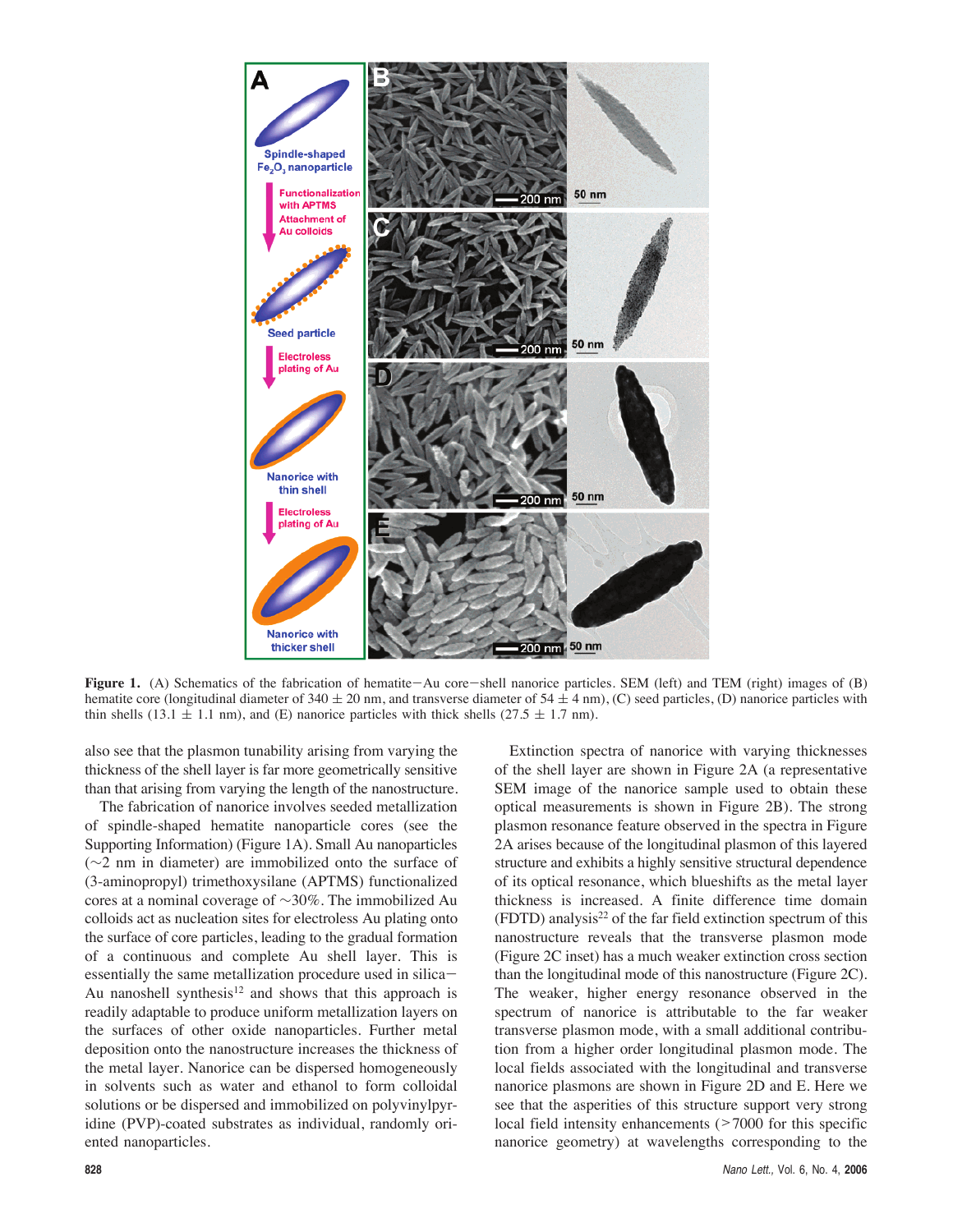

**Figure 2.** (A) Extinction spectra of hematite-Au core-shell nanorice with different shell thicknesses. Two plasmon peaks are observed for each sample. The plasmons at longer and shorter wavelengths are the longitudinal and transverse plasmons, respectively. The samples measured are monolayers of isolated nanoshells immobilized on PVP-glass slides. (B) A SEM image of a monolayer of nanorice particles (shell thickess of  $13.1 \pm 1.1$  nm) on a PVP-glass slide. (C) Calculated far-field extinction spectra of the nanorice with incident polarization along the longitudinal and (inset) transverse axis of a nanorice particle using FDTD. The nanorice particle employed for the FDTD simulations is composed of a hematite core with longitudinal diameter of 340 nm and transverse diameter of 54 nm surrounded by a 13-nm-thick Au shell. Near-field profile of the nanorice under resonance excitations: (D) incident polarization along the longitudinal axis,  $\lambda_{ex} = 1160$  nm; (E) incident polarization along the transverse axis,  $\lambda_{ex} = 860$  nm.

longitudinal plasmon resonance of the nanostructure. This intensity enhancement is several times larger than those reported for nanofabricated bowtie junctions<sup>23</sup> and what has been predicted and measured in scanning probe junctions.<sup>24,25</sup> Such strong, tunable local fields make this geometry highly attractive for use in designing substrates for surface-enhanced spectroscopy-based sensing. These large plasmon resonant local field enhancements are similar in magnitude to the localized plasmon resonant "hot spots" occurring in junctions between metallic nanoparticles when a dimer plasmon resonance is excited.26-<sup>28</sup> The nanorice local fields should give rise to intense SERS enhancements with the added advantage that the hot spots are completely open to the surrounding medium in this geometry. From this point of view, each nanorice particle can potentially serve as a standalone, optically addressible nanoscale substrate for surface-enhanced spectroscopies. Moreover, because the

enhanced near-field intensities can extend several tens of nanometers from the surface of the nanorice, these particles may exhibit unique advantages in the spectroscopic sensing and characterization of large biomolecules, such as proteins and DNA, biological samples, or materials placed directly adjacent to the nanoparticle.

Nanorice plasmons can be understood by applying the plasmon hybridization picture to this geometry (Figure 3). The sphere-cavity model for spherical nanoshells<sup>20,21</sup> can be generalized to describe the plasmon resonances of nanorice, as the hybridization between plasmon modes of a solid prolate spheroid and an ellipsoidal cavity inside a continuous metal (see the Supporting Information).

For a solid prolate spheroidal particle of aspect ratio (semimajor/semiminor axis)  $= \coth \alpha$  consisting of a metal with an electron density corresponding to a bulk plasmon frequency  $\omega_B$ , a metallic background polarizability of  $\epsilon_S$ ,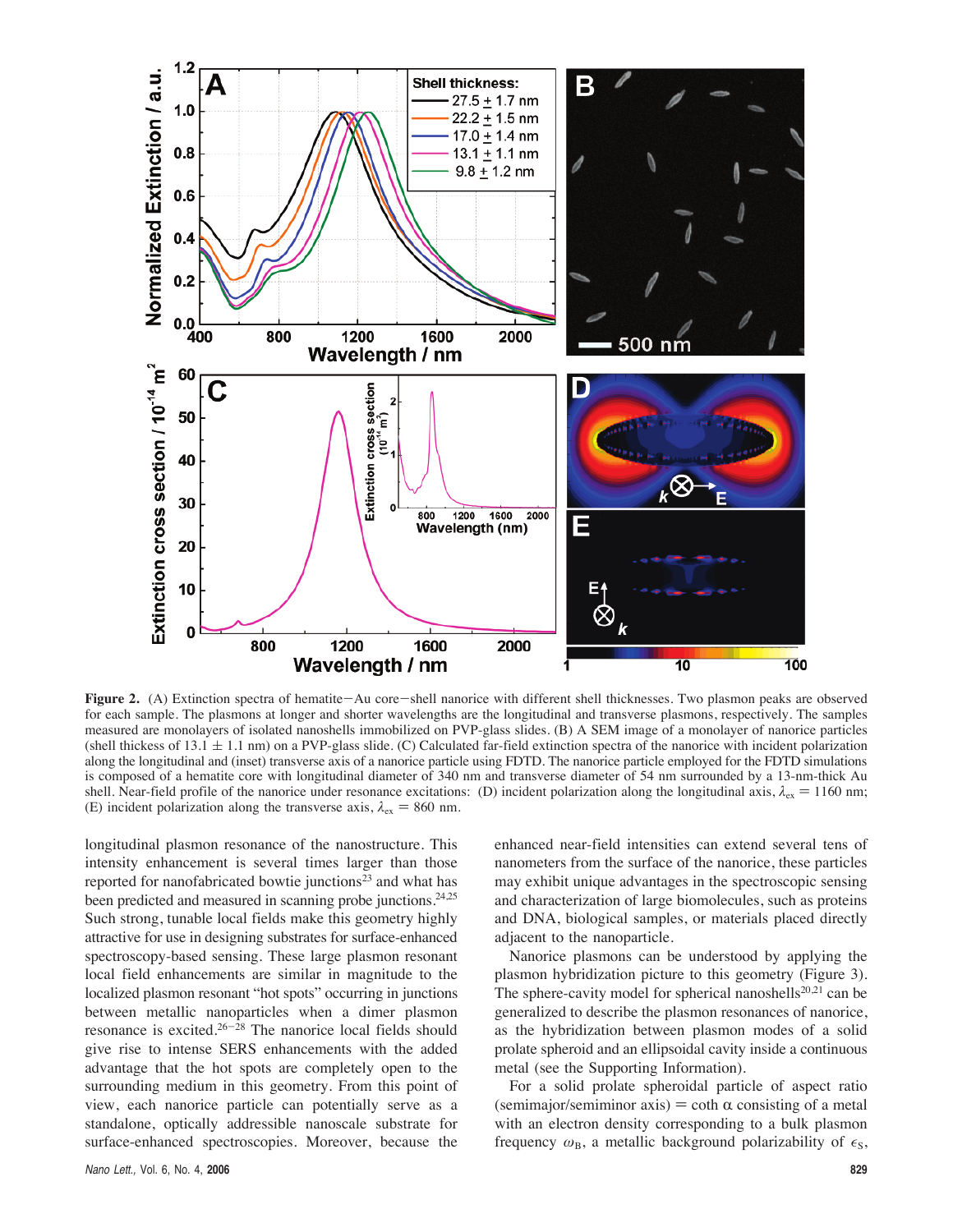

**Figure 3.** Simulation of the plasmonic properties of nanorice using the plasmon hybridization model: (A) Plasmon energy vs aspect ratio (major radius/minor radius) of the solid prolate spheroid and prolate cavity. The solid lines refer to longitudinal polarization, and the dashed lines refer to transverse polarization. Plots of (B) longitudinal and (C) transverse plasmon energies vs core aspect ratio of a nanorice particle. The aspect ratio of the spheroid is fixed at 4.575. The orange and blue lines indicate the relevant plasmon energies of the solid prolate spheroid and the prolate cavity modes, respectively. The black and green lines refer to bonding (w-) and antibonding  $(w<sub>+</sub>)$  plasmons, respectively. The nanorice particle is made up of a metal with a bulk plasmon frequency of 8.95 eV and a core dielectric of 9.5.

$$
\omega_{\rm S,lm}^2(\alpha) =
$$
\n
$$
\omega_{\rm B}^2 \frac{P_{\rm lm}^{\prime}(\cosh \alpha)Q_{\rm lm}(\cosh \alpha)}{\epsilon_{\rm S}P_{\rm lm}^{\prime}(\cosh \alpha)Q_{\rm lm}(\cosh \alpha) - \epsilon_{\rm E}P_{\rm lm}(\cosh \alpha)Q_{\rm lm}^{\prime}(\cosh \alpha)}
$$
\n(1)

For a prolate dielectric cavity of aspect ratio coth  $\alpha$  filled with a dielectric medium of permittivity  $\epsilon_C$  in the same metallic material, the plasmon energies are

$$
\omega_{\text{C,lm}}^2(\alpha) =
$$
\n
$$
\omega_B^2 \frac{P_{\text{lm}}(\cosh \alpha)Q'_{\text{lm}}(\cosh \alpha)}{\epsilon_s P_{\text{lm}}(\cosh \alpha)Q'_{\text{lm}}(\cosh \alpha) - \epsilon_c P'_{\text{lm}}(\cosh \alpha)Q_{\text{lm}}(\cosh \alpha)}
$$
\n(2)

In Figure 3A, we show the dependence on aspect ratio of the transverse and longitudinal plasmon resonances of an Au nanorod, modeled as a prolate spheroid (eq 1) and that of an elliptical dielectric cavity embedded in an infinite Au volume (eq 2). Each of these nanostructures supports longitudinal and transverse plasmon resonances dependent strongly upon aspect ratio, where an aspect ratio of 1 corresponds to the spherical particle and cavity case. The cavity plasmon described here corresponds to a void filled with a dielectric medium of dielectric constant  $\epsilon_C = 9.5$ , that of hematite. For this large dielectric function the cavity is strongly redshifted to energies lower than the solid spheroid plasmon resonance. As the aspect ratio increases, the energies of the longitudinal plasmon of the spheroid and the transverse plasmon of the cavity decrease, while the longitudinal plasmon of the cavity and the transverse plasmon of the spheroid increase. Varying the aspect ratio of the cavity and spheroid shifts the relative energy of the cavity and spheroid parent plasmon modes, which ultimately affects the way in which the cavity and spheroid plasmon states hybridize in the nanorice geometry.

The nanorice plasmon resonances are determined by a hybridization of the parent spheroid and cavity plasmon resonances corresponding to the aspect ratio of the nanoparticle. The outer aspect ratio chosen is 4.575, corresponding to the 366 nm  $\times$  80 nm dimensions of the experimentally realized nanorice and denoted by the dashed red line in Figure 3A. For this aspect ratio, we show how the nanorice resonances vary as the aspect ratio of the core is varied while the overall particle size and aspect ratio of the nanoparticle are held constant, for the longitudinal (Figure 3B) and transverse (Figure 3C) resonances of the nanostructure. As the aspect ratio of the core is decreased, the hybridization between the cavity and spheroid modes becomes progressively stronger, resulting in larger energy gaps between the bonding and antibonding plasmon modes. The lower energy "bonding" plasmon modes of nanorice are much more sensitive to the core and shell dimensions than the "antibonding" plasmon modes for both the longitudinal and the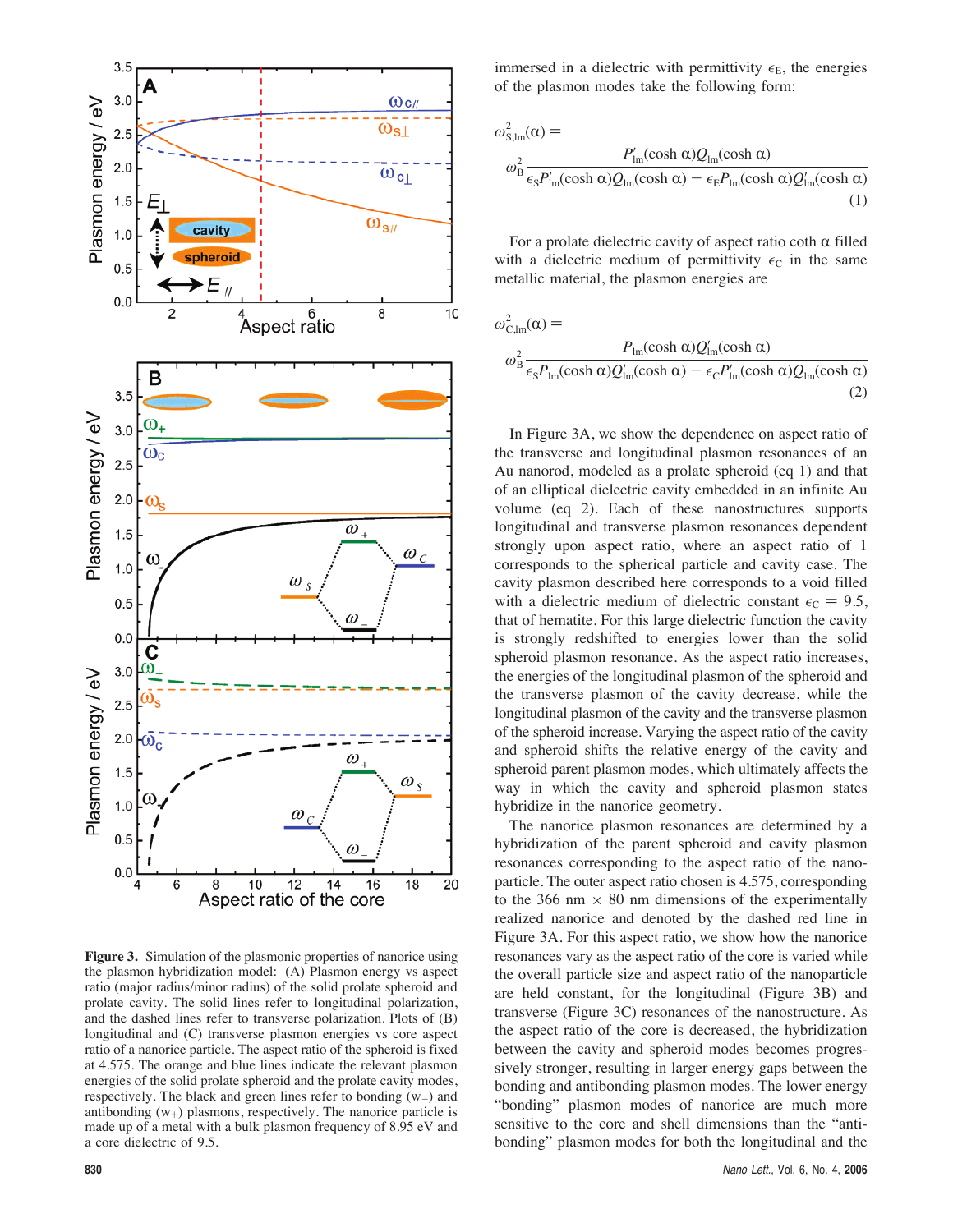

**Figure 4.** SPR sensing using nanorice: (A) Extinction spectra of a monolayer film of nanorice (shell thickess of  $13.1 \pm 1.1$  nm) immersed in different solvents. (B) The shift of the longitudinal and transverse plasmon energies as a function of the solvent refractive index. The SPR sensitivity based on the longitudinal and transverse plasmons is 801.4 and 103.0 nm/RIU, respectively. The sensitivity of the (C) transverse and (D) longitudinal plasmons of nanorice as a function of the shell thickness. The SPR sensitivity decreases as the shell thickness increases. The SPR sensitivity of the transverse plasmon is more dependent on shell thickness than that of the longitudinal plasmon.

transverse case. The nanorice plasmon modes have a significantly increased geometric sensitivity and can be tuned across a broader spectral range than the parent solid spheroid and cavity plasmon modes. In particular, the low-energy "bonding" plasmon extends toward zero frequency in the thin shell limit, for both the transverse and longitudinal case. For longitudinal polarization, the nature of the bonding plasmon is solid-particle-like and the antibonding mode is cavity-like. For transverse polarization, the situation is reversed. Because the energy of the cavity plasmon for transverse polarization is lower than the energy of the solid spheroid plasmon, the nature of the bonding plasmon is cavity-like and the antibonding mode is solid-particle-like. Because the solid spheroidal plasmons have a much larger induced dipole moment and couple more strongly to incident light than cavity-like plasmons, the extinction cross section for longitudinal polarization is dominated by the bonding nanorice plasmon and for transverse polarization, the spectrum is dominated by the antibonding plasmon mode, which was indeed observed (Figure 2).

The longitudinal nanorice plasmon resonance wavelength is highly sensitively dependent on surrounding dielectric media, with a sensitivity as high as 801 nm RIU<sup>-1</sup> (RIU = refractive index unit). To the best of our knowledge, the longitudinal plasmon of nanorice exhibits the largest SPR sensitivity among all of the experimentally realizable metal

nanostructures reported thus far, including triangular nanoprisms, $2^9$  nanorods, $1^8$  spherical nanoshells, $3^{0,31}$  and nanocubes. $3^2$ This was studied by exposing a monolayer of isolated nanorice particles immobilized on a PVP-coated glass slide to solvents with varying refractive indices. Both the longitudinal and transverse plasmons of nanorice redshift as the refractive index of solvents increases with a linear dependence of plasmon wavelength on the refractive index, as is characteristic of other nanoparticle structures.<sup>18,29-32</sup> The longitudinal plasmon is far more sensitive to the change of the dielectric medium than the transverse plasmon, at 103 nm RIU<sup>-1</sup>. The difference in SPR sensitivity between the longitudinal and transverse nanorice plasmons can also be explained in the context of the plasmon hybridization model, where the spheroid-like plasmon resonance has increased sensitivity to changes in its dielectric environment while a cavity-like resonance has greater sensitivity to changes in the dielectric properties within the nanoparticle core.<sup>21</sup> The experimentally measured SPR shifts of the longitudinal and transverse plasmons are in very good agreement with theory, according to both FDTD simulations  $(1060 \text{ nm} \text{ RIU}^{-1} \text{ and}$ 115 nm  $RIU^{-1}$ ) and plasmon hybridization modeling (620 nm  $RIU^{-1}$  and 80 nm  $RIU^{-}$ ). Figures 4C and D show the SPR sensitivity of nanorice plasmons as a function of Au shell thickness. The SPR sensitivity of the longitudinal plasmon is maintained as shell thickness is varied, whereas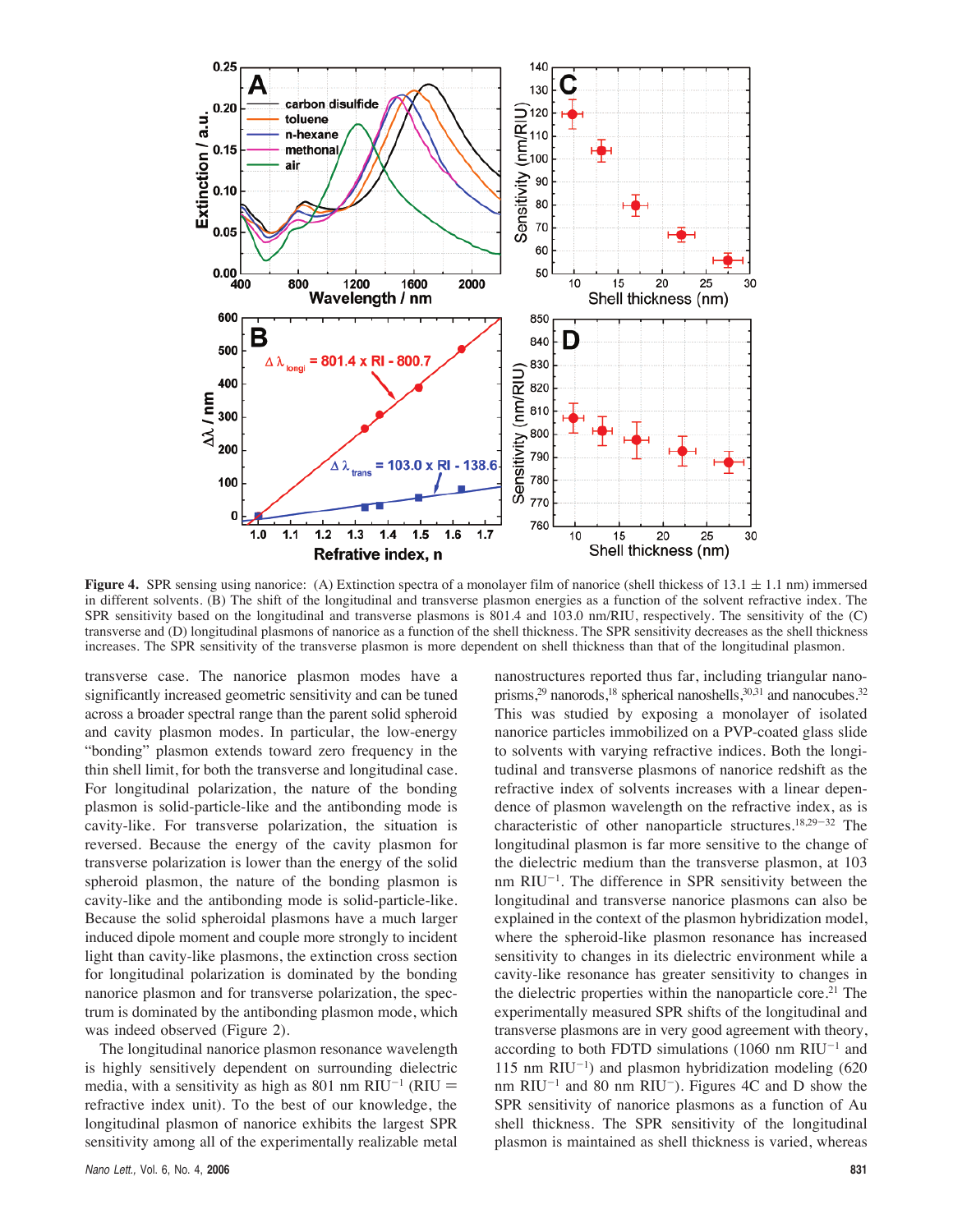that of the transverse plasmon decreases as shell thickness increases. Such environmental sensitivity of the plasmons of nanorice holds great potential for monitoring local environmental changes during chemical and biological processes.

In summary, nanorice is an important new geometry for plasmonic nanoparticles, combining the highly attractive nanoscale optical properties of both nanorods and nanoshells. The unique properties of this new nanostructure are highly attractive for applications such as standalone nanosensors exploiting surface-enhanced spectroscopies or SPR sensing modalities. Applying the plasmon hybridization model as design principles to realizable nanostructures will result in the selective implementation of optimized optical properties into structures and devices of mesoscale dimensions.

**Acknowledgment.** This work is supported by the National Science Foundation (NSF) Grant EEC-0304097, Air Force Office of Scientific Research Grant F49620-03-C-0068, National Aeronautics and Space Administration (NASA) Grant 68371, Robert A Welch Foundation Grants C-1220 and C-1222, Multidisciplinary University Research Inititative (MURI) W911NF-04-01-0203, and the NSF-funded Integrative Graduate Research and Educational Training (IGERT) program in Nanophotonics.

**Supporting Information Available:** Experimental details and details of the plasmon hybridization model applied to the nanorice system. This material is available free of charge via the Internet at http://pubs.acs.org.

#### **References**

- (1) Raether, H. *Surface Plasmon on Smooth and Rough Surfaces and on Gratings*; Springer: Berlin, Germany, 1988.
- (2) Kreibig, U.; Vollmer, M. *Optical Properties of Metal Clusters*; Springer-Verlag: Berlin, Germany, 1995.
- (3) Maier, S. A.; Brongersma, M. L.; Kik, P. G.; Meltzer, S.; Requicha, A. A. G.; Atwater, H. A. *Ad*V*. Mater.* **2001**, *13*, 1501.
- (4) Xia, Y.; Halas, N. *MRS Bull.* **2005**, *30*, 338.
- (5) Barnes, W. L.; Dereux, A.; Ebbesen, T. W. *Nature* **2003**, *424*, 824.
- (6) Maier, S. A.; Atwater, H. A. *J. Appl. Phys.* **2005**, *98*, 011101.
- (7) Ozbay, E. *Science* **2006**, *311*, 189.
- (8) Link, S.; El-Sayed, M. A. *J. Phys. Chem. B* **1999**, *103*, 8410.
- (9) Murphy, C. J.; Sau, T. K.; Gole, A.; Orendorff, C. J. *MRS Bull.* **2005**, *30*, 349.
- (10) Aizpurua, J.; Hanarp, P.; Sutherland, D. S.; Kall, M.; Bryant, G. W.; de Abajo, F. J. G. *Phys. Re*V*. Lett.* **2003**, *90*, 057401.
- (11) Sun, Y. G.; Xia, Y. N. *Science* **2002**, *298*, 2176.
- (12) Oldenburg, S. J.; Averitt, R. D.; Westcott, S. L.; Halas, N. J. *Chem. Phys. Lett.* **1998**, *288*, 243.
- (13) Nie, S.; Emory, S. R. *Science* **1997**, *275*, 1102.
- (14) Kneipp, K.; Wang, Y.; Kneipp, H.; Perelman, L. T.; Itzkan, I.; Dasari, R. R.; Feld, M. S. *Phys. Re*V*. Lett.* **1997**, *78*, 1667.
- (15) Xu, H. X.; Bjerneld, E. J.; Kall, M.; Borjesson, L. *Phys. Re*V*. Lett.* **1999**, *83*, 4357.
- (16) Michaels, A. M.; Nirmal, M.; Brus, L. E. *J. Am. Chem. Soc.* **1999**, *121*, 9932.
- (17) Jackson, J. B.; Halas, N. J. *Proc. Natl. Acad. Sci. U.S.A.* **2004**, *101*, 17930.
- (18) Link, S.; Mohamed, M. B.; El-Sayed, M. A. *J. Phys. Chem. B* **1999**, *103*, 3073.
- (19) Murphy, C. J.; Jana, N. R. *Ad*V*. Mater.* **2002**, *14*, 80.
- (20) Prodan, E.; Radloff, C.; Halas, N. J.; Nordlander, P. *Science* **2003**, *302*, 419.
- (21) Prodan, E.; Nordlander, P. *J. Chem. Phys.* **2004**, *120*, 5444.
- (22) Oubre, C.; Nordlander, P. *J. Phys. Chem. B* **2004**, *108*, 17740.
- (23) Schuck, P. J.; Fromm, D. P.; Sundaramurthy, A.; Kino, G. S.; Moerner, W. E. *Phys. Re*V*. Lett.* **2005**, *94*, 017402.
- (24) Sanchez, E. J.; Novotny, L.; Xie, X. S. *Phys. Re*V*. Lett.* **1999**, *82*, 4014.
- (25) Hartschuh, A.; Sanchez, E. J.; Xie, S. X.; Novotny, L. *Phys. Re*V*. Lett.* **2003**, *90*, 095503.
- (26) Michaels, A. M.; Jiang, J.; Brus, L. *J. Phys. Chem. B.* **2000**, *104*, 11965.
- (27) Nordlander, P.; Oubre, C.; Prodan, E.; Li, K.; Stockman, M. I. *Nano Lett.* **2004**, *4*, 899.
- (28) Gunnarsson, L.; Rindzevicius, T.; Prikulis, J.; Kasemo, B.; Kall, M.; Zou, S. L.; Schatz, G. C. *J. Phys. Chem. B* **2005**, *109*, 1079.
- (29) Haes, A. J.; Van Duyne, R. P. *J. Am. Chem. Soc.* **2002**, *124*, 10596.
- (30) Sun, Y. G.; Xia, Y. N. *Anal. Chem.* **2002**, *74*, 5297.
- (31) Tam, F.; Moran, C. E.; Halas, N. J. *J. Phys. Chem. B.* **2004**, *108*, 17290.
- (32) Sherry, L. J.; Chang, S.-H.; Schatz, G. C.; Van Duyne, R. P.; Wiley, B. J.; Xia, Y. N. *Nano Lett.* **2005**, *5*, 2034.

NL060209W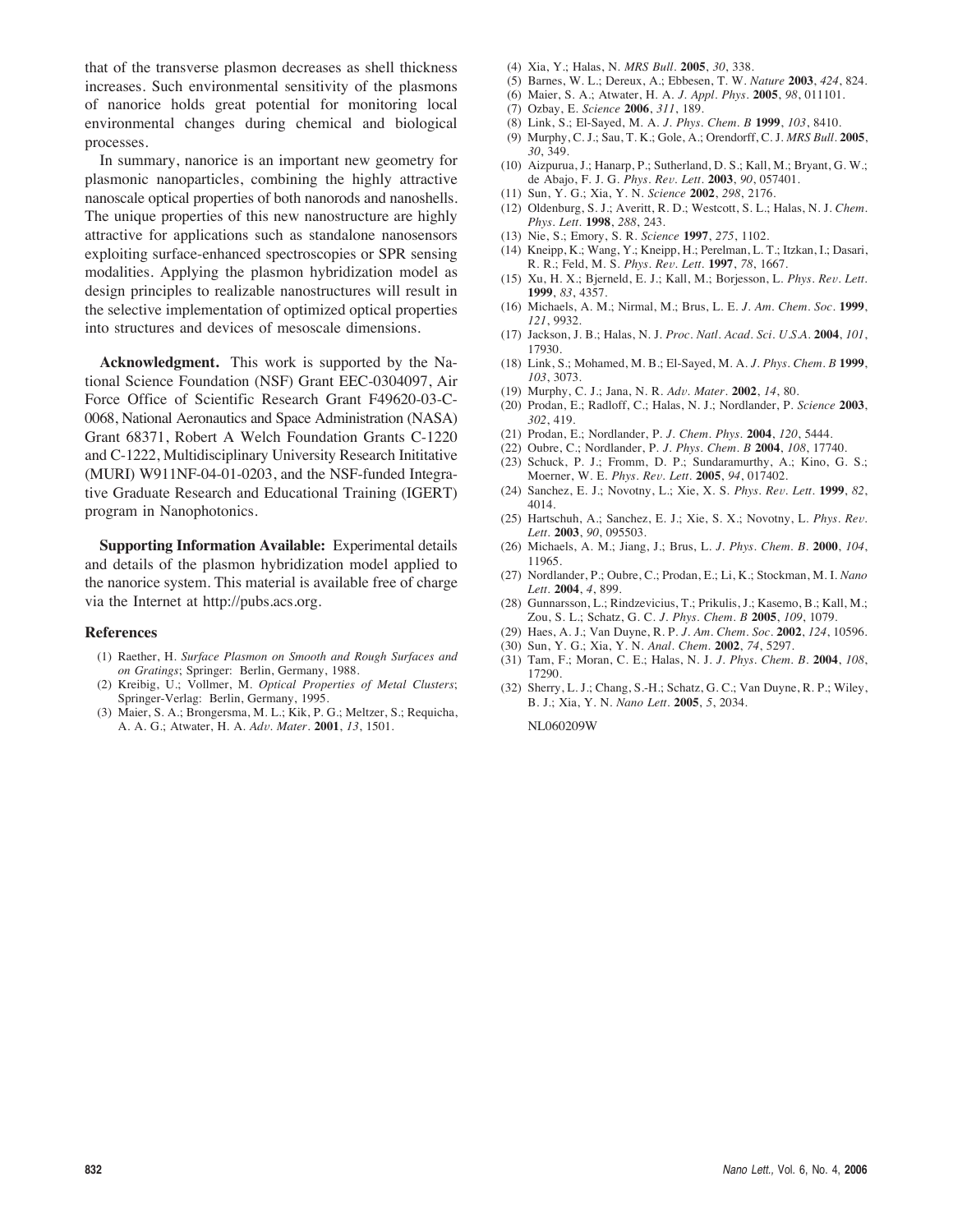# **Nanorice: a Hybrid Plasmonic Nanostructure**

Hui Wang, <sup>1,4</sup> Daniel W. Brandl, <sup>2,4</sup> Fei Le, <sup>2,4</sup> Peter Nordlander, <sup>2,3,4</sup> Naomi J. Halas\*<sup>,1,3,4</sup> *1 Department of Chemistry, 2 Department of Physics and Astronomy, 3 Department of Electrical and Computer Engineering, and 4 the Laboratory for Nanophotonics, Rice University, Houston, TX, 77005* \* To whom correspondence should be addressed. Email: [halas@rice.edu](mailto:halas@rice.edu)

## **Experimental details:**

Ferric chloride (FeCl3•6H2O), (3-aminopropyl)trimethoxysilane (APTMS, 97%), tetrachloroauric acid (HAuCl4•3H2O), tetrakis hydroxymethyl phosphonium chloride (THPC) were purchased from Sigma-Aldrich (St. Louis, MO). 37% formaldehyde, potassium dihydrogen phosphate ( $KH_2PO_4$ ) and 200-proof ethanol were obtained from Fisher Scientific (Hampton, NH). All the chemicals were used as received without further purification. Ultrapure water (18.2  $\text{M}\Omega$  resistivity) was obtained from a Milli-Q water purification system (Millipore, Billerica, MA).

Monodisperse spindle-shaped hematite particles with controllable aspect ratios were fabricated by forced hydrolysis of ferric chloride solutions.<sup>1</sup> Hematite particles with aspect ratio of 6.3 (340 nm x 54) nm) were prepared by aging 100 mL of aqueous solution containing 2.0 x  $10^{-2}$  M FeCl<sub>3</sub> and 4.0 x  $10^{-4}$  M  $KH<sub>2</sub>PO<sub>4</sub>$  at 100 °C for 72 hours. The resulting precipitate was centrifuged and washed several times with water and ethanol. Finally, the precipitate was redispersed in 25 mL ethanol.

The seed particles used in the present study were fabricated following a similar procedure as the previously reported method for the immobilization of Au nanoparticles on silica surfaces. The surface of the spindle-shaped hematite particles was functionalized with organosilane molecules (APTMS) to generate an amine moiety coated surface. Typically, 600 µL of APTMS was introduced into 5 mL of ethanolic solution of hematite particles under vigorous stir. The surface functionalization of hematite particles were accomplished by stirring the mixture for 12 hours. The resulting particles were centrifuged and redispersed in ethanol several times to get rid of the excess APTMS. THPC-capped Au nanoparticles ( $\sim$ 2 nm in diameter) were prepared following Duff's method,<sup>2</sup> and then attached to the functionalized hematite particle surfaces through the gold-amine interactions.<sup>3</sup> These attached Au colloids acted as the nucleation sites for the reduction of Au ions from solution onto the hematite surface until continuous and complete Au nanoshells were formed.<sup>4</sup>

Nanorice particles were fabricated via seed-catalyzed reduction of AuCl<sub>4</sub> ions by formaldehyde in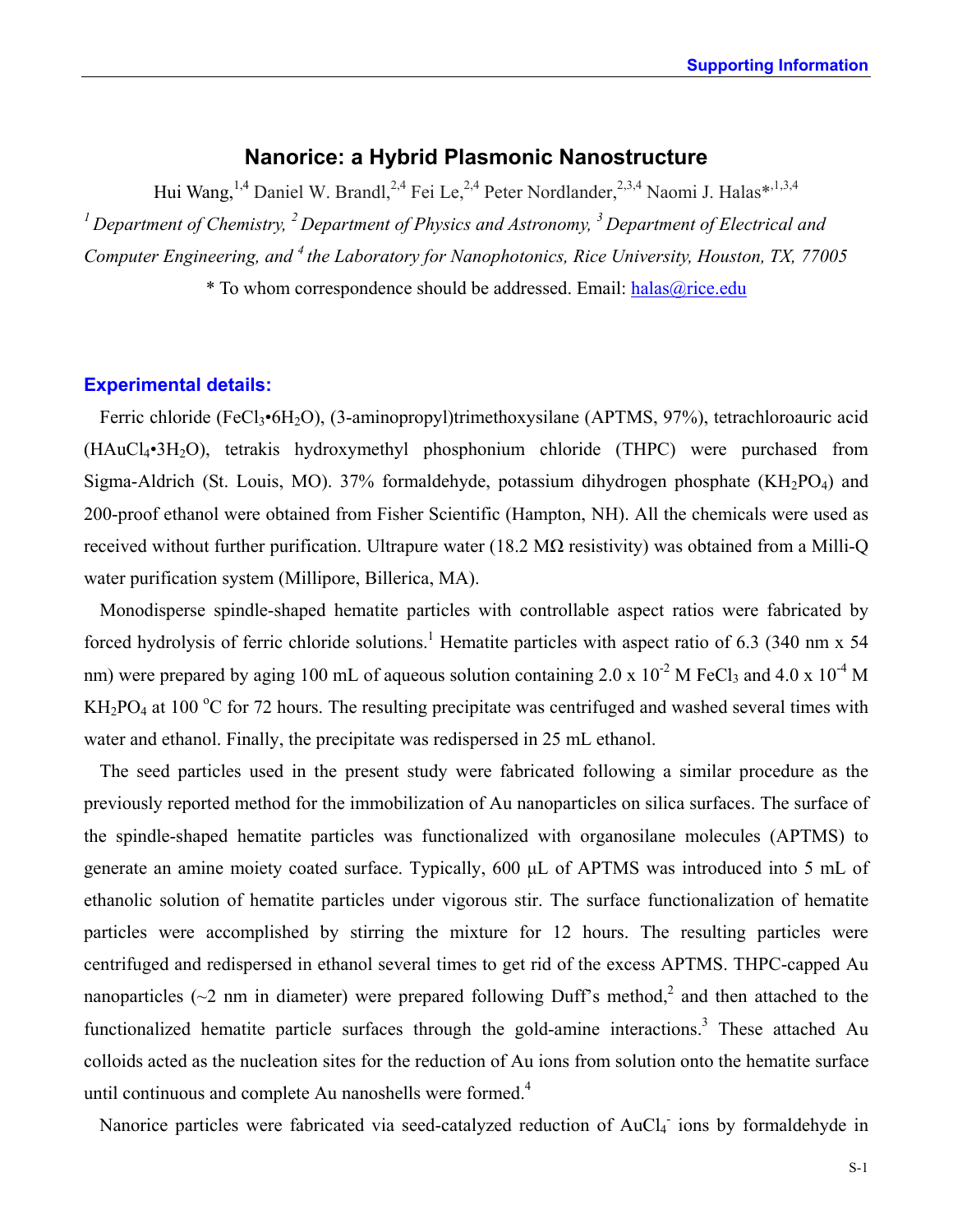aqueous solutions at room temperature. The growth of complete Au shells typically took 5-10 min. By adjusting the amount ratio between seed particles and AuCl<sub>4</sub> ions, the thickness of the Au shells can be precisely controlled. The resulting nanorice particles can be homogenously dispersed in water to form colloidal solutions.

Nanorice films were prepared by immobilizing nanorice particles on polyvinylpyridine (PVP)-coated glass substrates.<sup>5,6</sup> Briefly, glass slides were cleaned in piranha solution (sulfuric acid : hydrogen peroxide, 7:3) and immersed in a 1% wt. solution of PVP in ethanol for 24 hours. The slides were rinsed thoroughly with ethanol and dried with  $N_2$  gas. The PVP-functionalized slides were immersed in an aqueous solution of nanorice for 1 hour. Upon removal from the nanorice solution, the films were rinsed with ethanol and dried with  $N_2$ . This resulted in a monolayer of isolated nanorice particles with random orientations.

Scanning electron microscope (SEM) images were obtained on a Phillips FEI XL-30 environmental scanning electron microscope at an acceleration voltage of 30 kV. The samples for SEM measurements were prepared by drying a drop of colloidal solutions on silicon wafer surface under ambient air. TEM images were obtained using JEOL JEM-2010 transmission electron microscope. The extinction spectra were obtained using a Cary 5000 UV/Vis/NIR spectrophotometer in the wavelength range of 400 nm to 2400 nm.

### **Plasmon hybridization:**

The plasmon hybridization method can be used to describe the plasmon modes of the nanorice particles in a manner analogous to the plasmon modes in the spherical nanoshell system.<sup>7</sup> The plasmons can be viewed as resulting from hybridization of the aspect-ratio-dependent primitive plasmon modes of a solid metallic prolate spheroid and the primitive plasmon modes of a prolate spheroidal dielectric cavity in a uniform metallic background. For simplicity we assume a uniform metallic electron density

of  $n_0$  corresponding to a bulk plasmon energy *e*  $B = \sqrt{m}$  $\omega_{B} = \sqrt{\frac{4\pi n_{0}e^{2}}{2}}$ .

The scalar potential used in the plasmon hybridization method to describe the deformations of the electron liquid in a prolate spheroidal system takes the form: 8

$$
\eta = \sum_{lm} [\dot{S}_{lm}(t)P_{lm}(\cosh\alpha) + \dot{C}_{lm}(t)Q_{lm}(\cosh\alpha)]P_{lm}(\cos\beta)e^{im\phi},
$$

where  $S_{lm}$  are the amplitudes for the primitive plasmons of the solid particle, and  $C_{lm}$  are the amplitudes for the primitive plasmons of a cavity. The functions  $P_{lm}$  and  $Q_{lm}$  are the associated Legendre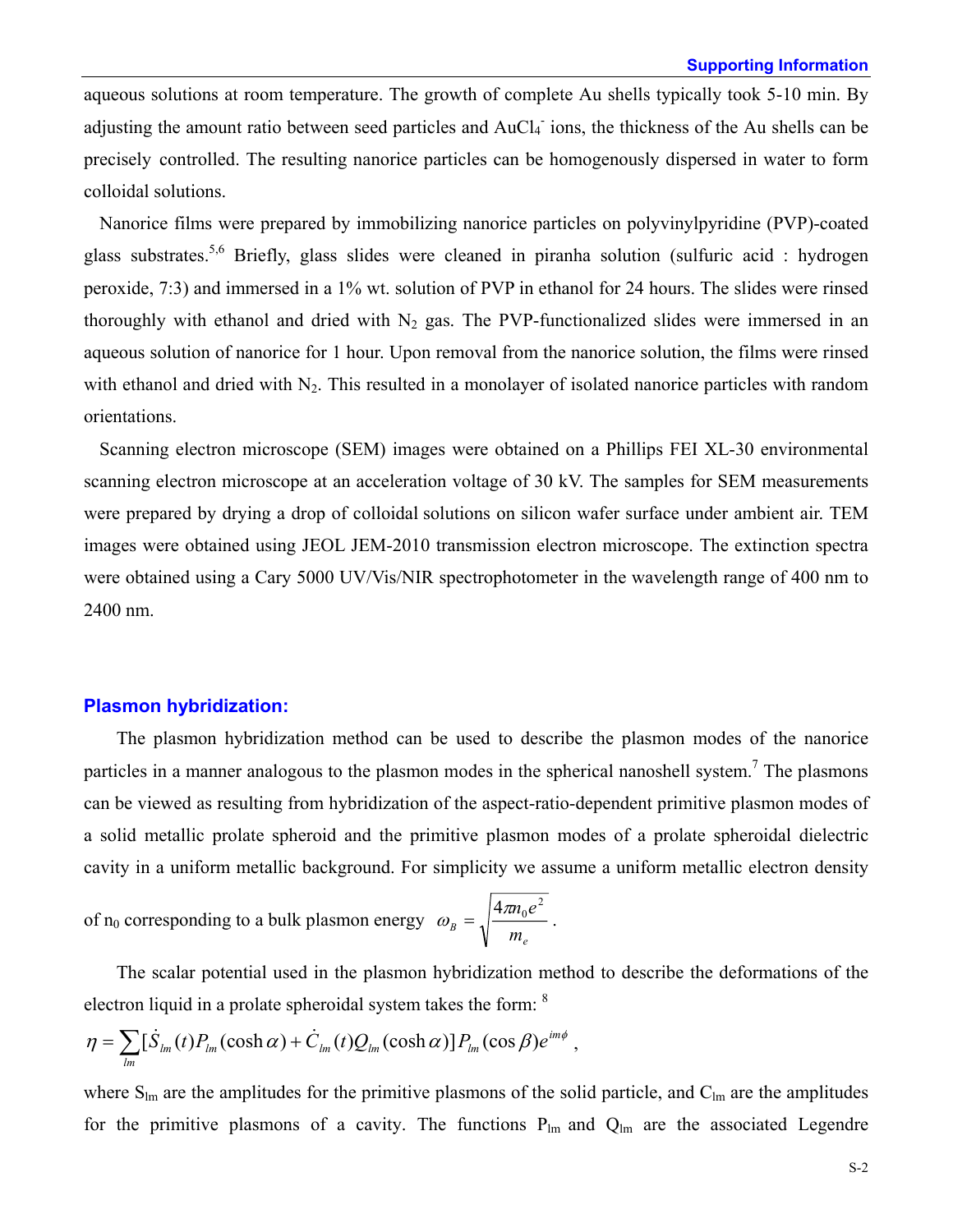polynomials of the first and second kind. In prolate spheroidal coordinates, the surface of constant  $\alpha$  is an elliptical spheroid, and coth $\alpha$  is the aspect ratio of the spheroid that is formed.<sup>8</sup>

Prolate spheroidal coordinates are defined with a unique focal length, and the nanorice particles are modeled by confocal ellipsoidal shells. The outer and inner surface of the shell will therefore have different aspect ratios and the shell thickness will be nonuniform. The Lagrangian for the nanorice particles is diagonal in multipolar indices *lm*. For this reason, the nanorice plasmons can be expressed as bonding and antibonding modes resulting from an interaction between a solid particle plasmon and a cavity plasmon of a common multipolar index *lm*.

A straightforward application of the plasmon hybridization method to a solid prolate spheroid of aspect ratio coth $\alpha$  gives the following plasmon modes:

$$
\omega_{S,\text{lm}}^2(\alpha) = \omega_B^2 \frac{P_{\text{lm}}(\cosh \alpha)Q_{\text{lm}}(\cosh \alpha)}{\varepsilon_S P_{\text{lm}}(\cosh \alpha)Q_{\text{lm}}(\cosh \alpha) - \varepsilon_E P_{\text{lm}}(\cosh \alpha)Q_{\text{lm}}(\cosh \alpha)} ,
$$

where  $\varepsilon_s$  is the background polarizability of the metal and  $\varepsilon_E$  is the dielectric permittivity of a possible embedding medium. The plasmon energies of a prolate spheroidal cavity filled with a medium with dielectric permittivity  $\varepsilon_c$  take the form:

$$
\omega_{C,lm}^2(\alpha) = \omega_B^2 \frac{P_{lm}(\cosh\alpha)Q'_{lm}(\cosh\alpha)}{\varepsilon_S P_{lm}(\cosh\alpha)Q'_{lm}(\cosh\alpha) - \varepsilon_C P'_{lm}(\cosh\alpha)Q_{lm}(\cosh\alpha)}.
$$

The presence of dielectrics plays a large role in the plasmon frequencies of the solid spheroid and cavity. For the nanorice particles, which contain a hematite core with a dielectric constant of approximately  $\varepsilon_c$  = 9.5, the cavity mode lies below the spheroid mode for the transverse polarization for all aspect ratios. For the aspect ratio considered in the present paper,  $\epsilon = 4.575$ , the cavity plasmon lies above the solid spheroid mode for longitudinal polarization.

The nature of the plasmon modes in a shell particle depends on the relative position of the primitive plasmons. For transverse polarization, the bonding nanorice plasmon is primarily composed of the cavity plasmon while the antibonding mode is solid particle-like. In a shell geometry, the multipolar moments of the cavity plasmons are smaller than those of the solid particle plasmons. In the electrostatic limit, the probability for excitation of a plasmon mode is proportional to the square of its dipole moment.<sup>7</sup> For this reason, for longitudinal polarization, the bonding plasmon is much brighter than the antibonding plasmon. For the transverse modes, the situation is reversed and the antibonding plasmon is much brighter than the bonding plasmon.